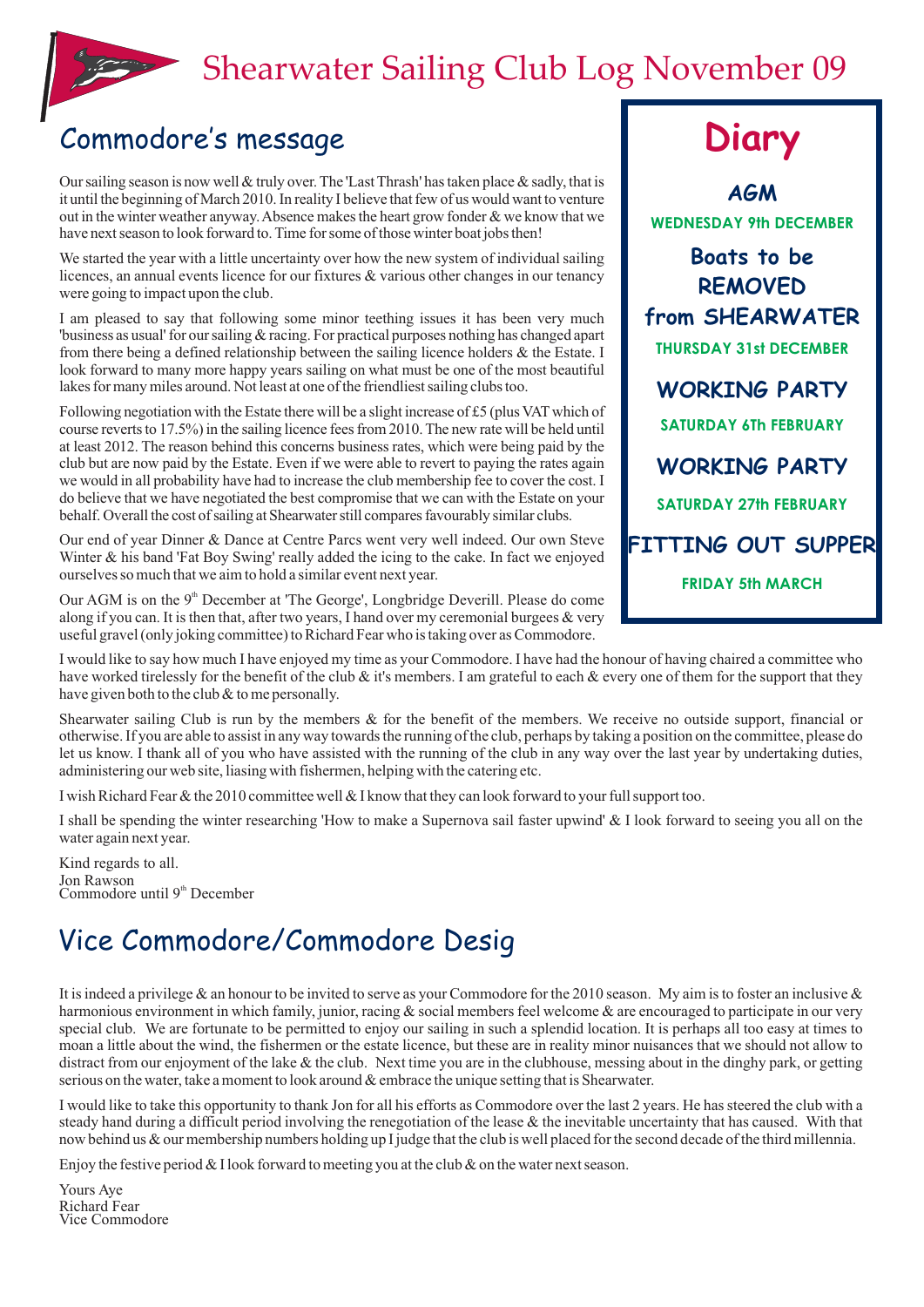## **HOUSE 2010**

Due to home commitments I cannot continue as Head of House next year without some extra help. I should like to re-instate a house committee so the galley can run as a team effort. It is a great way of meeting people and becoming involved in the club. Sailing ability is not needed just a willing pair of hands on event days, work parties and cooking behind the scenes. If you are interested give me, Marianne Roberts a ring on

## Encouraging Others

Here's a picture of the Lark that was the dinghy park derelict last year. Having got it up together, Pat Jones sold it on cheaply to a student based in Southampton and he's since added a set of decent secondhand sails and is enjoying sailing he couldn't otherwise afford!



## SHEARWATER 2009 DVD

-Is coming together nicely, for those interested. If anyone has photos taken of the Shearwater Sailing Club during this season, I'd be happy to include them on the DVD, to capture as much of what we've been up to as possible. No problem if they are prints. I can scan them in, or You can either email them to me at driftwood@rya-online.net, or put them onto CDs/memory sticks etc of which I will return to you once I have copied them off. If you wish to post them, please drop me an email and I'll advise the address to send to The Events covered on the DVD so far are the 1st Thrash, 8th March 1st Annuals, Clywedog CVRDA and Aug 30th Social Sailing day, with a seperate DVD for those interested covering the 'Safety Boat Refresher' Training Day.

## **WANTED - LAUNCHING TROLLEY SUITABLE FOR MIRACLE**

Please call Mak Ballamy 01985-846568

# FOR SALE

Knitting machines For Sale - all working order and going cheap, knit 'sailing' jumpers over winter !. Contact Ruth Hudson for details, email Duties@shearwatersailingclub.co.uk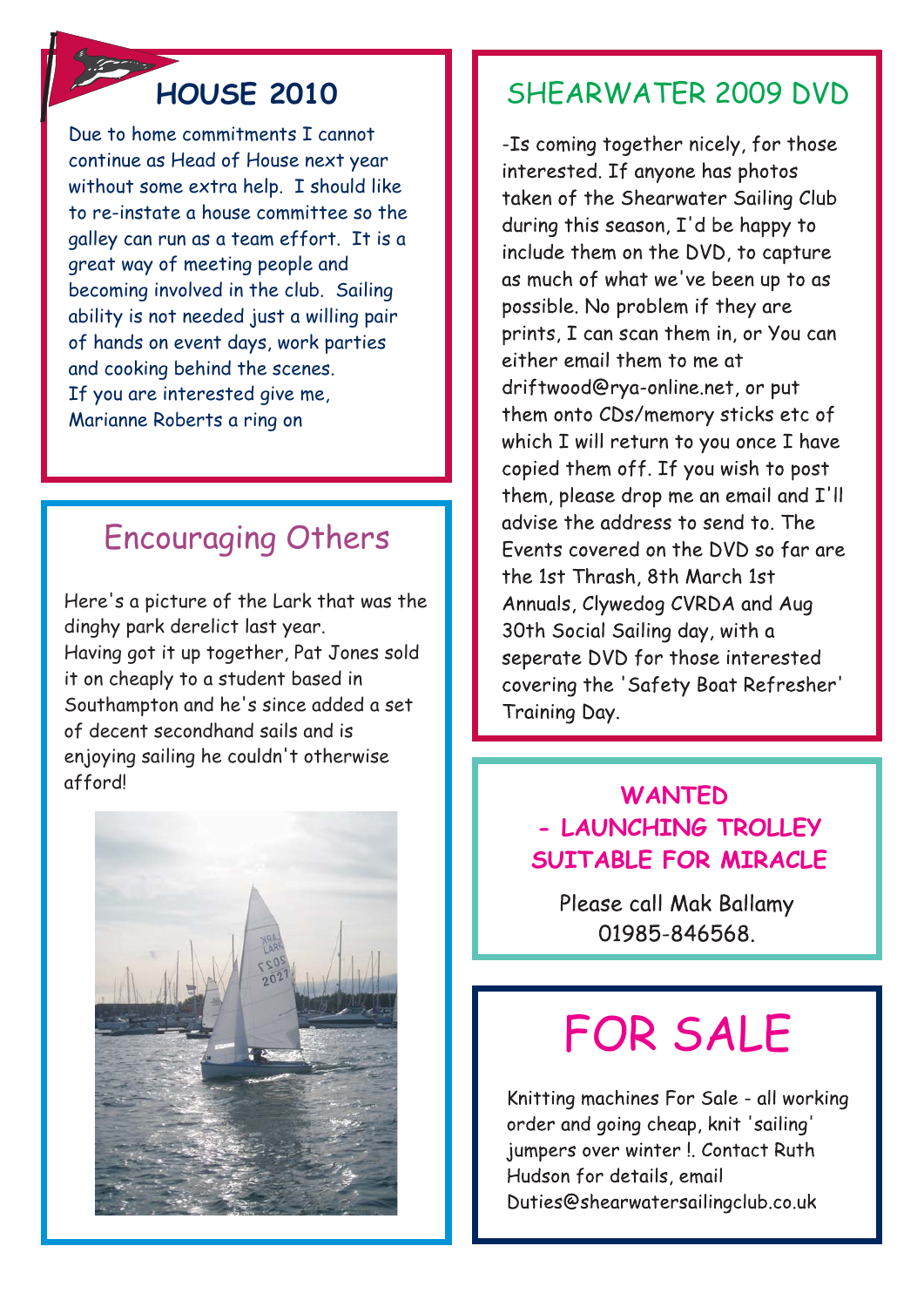### Shearwater Dinner Dance 2009 **CONTRACTOR**









Ruth took some photos at the Dinner Dance of just some of the many trophy and glass winners. Centre Parcs did us proud, creating a lovely setting with their Christmas decorations and producing a very good meal. Fat Boy Swing made the evening, with their perfectly chosen set, and we will ask them to play next year too, so if you didn't come, please come next year, and if you did,

### wasn't it great!